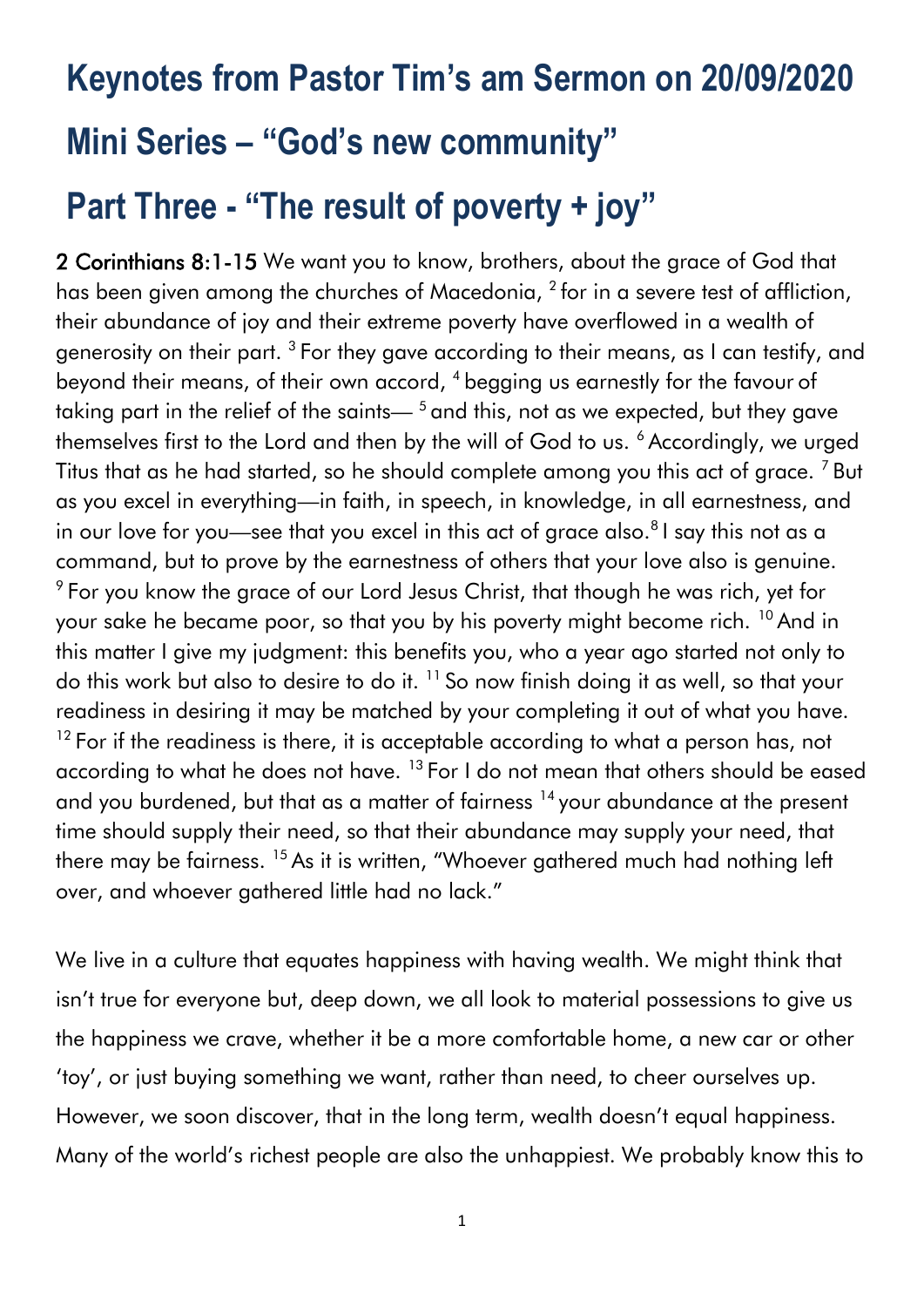be the case, but we still find ourselves striving for more, bigger and better, never imagining that anyone poor could be happy.

In 2 Corinthians 8, we see people who were not only poor and happy, but, even more surprisingly, were generous out of their poverty (w1-2). Our culture's formula is wealth = happiness, but these believers in Macedonia lived their lives by a different formula: extreme poverty  $+$  abundant joy = generous giving.

The Jewish believers in Judea were struggling financially. The Gentile believers in Asia had decided to collect money for them, out of love and gratitude because the gospel had originally been brought to them by believers from Judea at great personal cost. A year on, this church in Corinth had still not fulfilled the commitment they had made to help the Judeans in return, and Paul is writing to them to encourage them to complete what they had started. (v11). They had been eager to start, but not so eager to follow it through. Paul knows the human heart:

- We are reluctant to give unless there is some gain for us
- We struggle to give because it would mean loss for us less money to spend on ourselves.

• If we equate wealth with happiness, we certainly won't want to give generously. Next Sunday (27<sup>th</sup>) is designated as a Gift Day to raise the remaining funds for the new building. This week, please be praying for God to work, so that he alone gets the glory. Giving to the new building is not about relieving physical poverty as it was in Judea. It is about relieving spiritual poverty, and providing a building where:

- Gospel ministry will take place
- Disciples for the kingdom of God will be grown

### We aren't giving to build a physical building – we are giving to further the kingdom of God on earth.

What Paul writes in 2 Cor: 8 and 9 is relevant for us, not just for next week, but particularly for our ongoing giving. It will help us to have a view of money, wealth and happiness that is shaped by the Bible, rather than by our culture.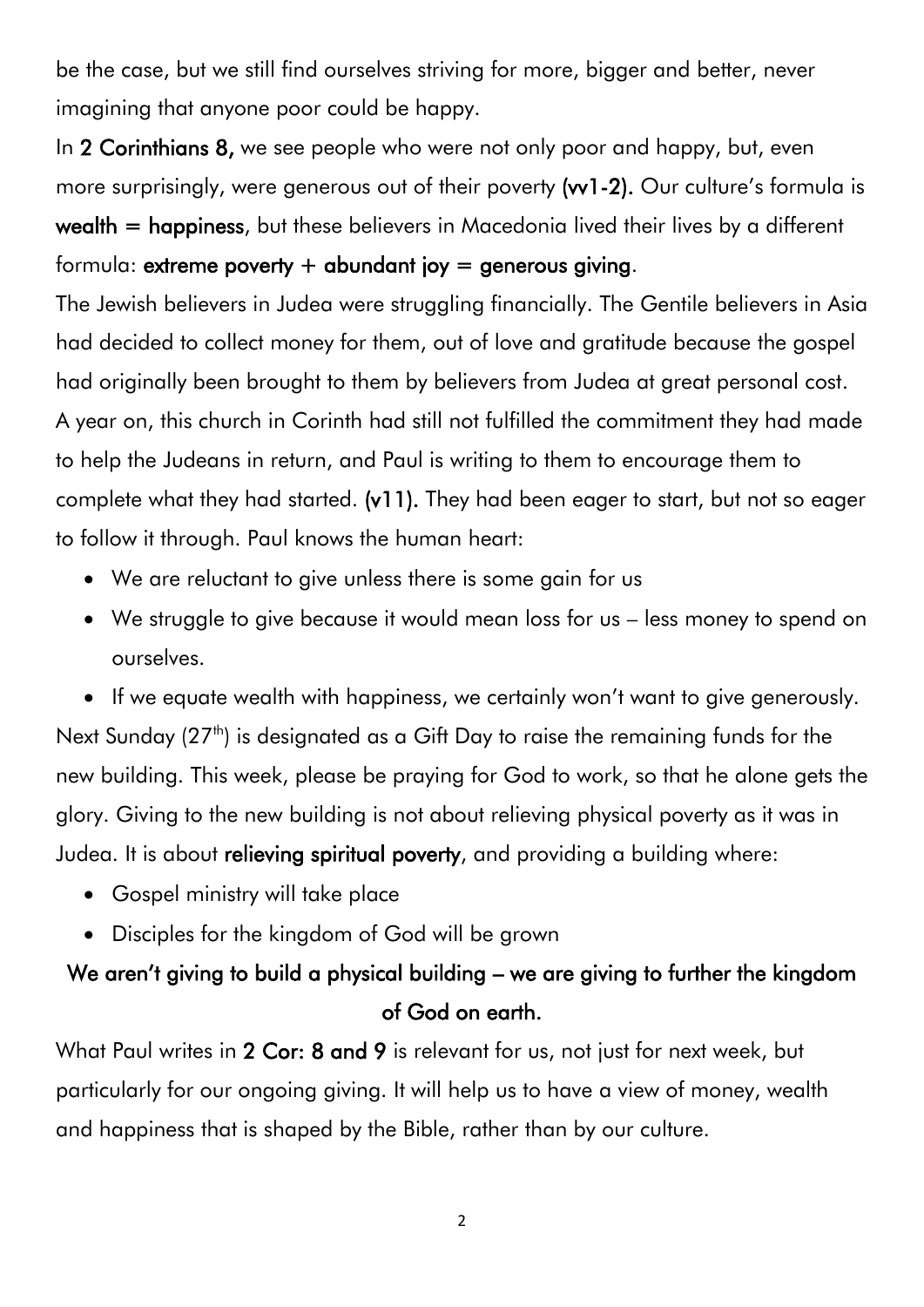Paul uses two examples to motivate the Corinthians, and us, to give, and to view rightly our possessions.

#### 1. A human example (w1-4) – note the following three things in these verses:

#### a) The extreme poverty of these believers (v2)

Many of us imagine we aren't wealthy, because we compare ourselves to the culture around us, living as we do in a well off area. If we assume that to be true, we will think we can't give anything to the work of the Lord whether it be a regular tithe, or an additional one-off gift for a specific need. We will keep our money to improve our lifestyle to the level of those living around us. Yet, in the West, we aren't poor by the standards of the believers in Macedonia, who were begging in order to survive. Paul tells us they faced extreme poverty.

b) What they lacked financially, they more than made up in joy (v2) Despite their extreme poverty, these were joy filled believers. Their joy was independent of external circumstance and wasn't linked to their wealth – it was in something far more solid than material possessions. This was counter-cultural even in Paul's day and shows us it is possible to have extreme poverty + abundant joy as one side of the equation. Scripture teaches us that it is possible to be sorrowful yet always rejoicing.

#### c) Extreme poverty + abundant joy = generous giving  $(v3-4)$

Here are verses to meditate on this week, as we consider our own giving. The Macedonians' poverty was such that they could have begged for help to meet their own needs, but they were begging to meet the needs of others, even if it meant giving beyond their means. We make excuses not to give, but, of their own accord, they were making excuses to give! Grace giving means giving in spite of circumstances (Warren Wiersbe) and that gets to the heart of why these believers gave as they did. God's grace was at work in their lives (v1). They had devoted themselves and all that they had to serving the Lord, realising that they had been bought with a price and were not their own (1 Cor 6:20). Hence, God was at work in their lives, by his grace, to enable them to give.

3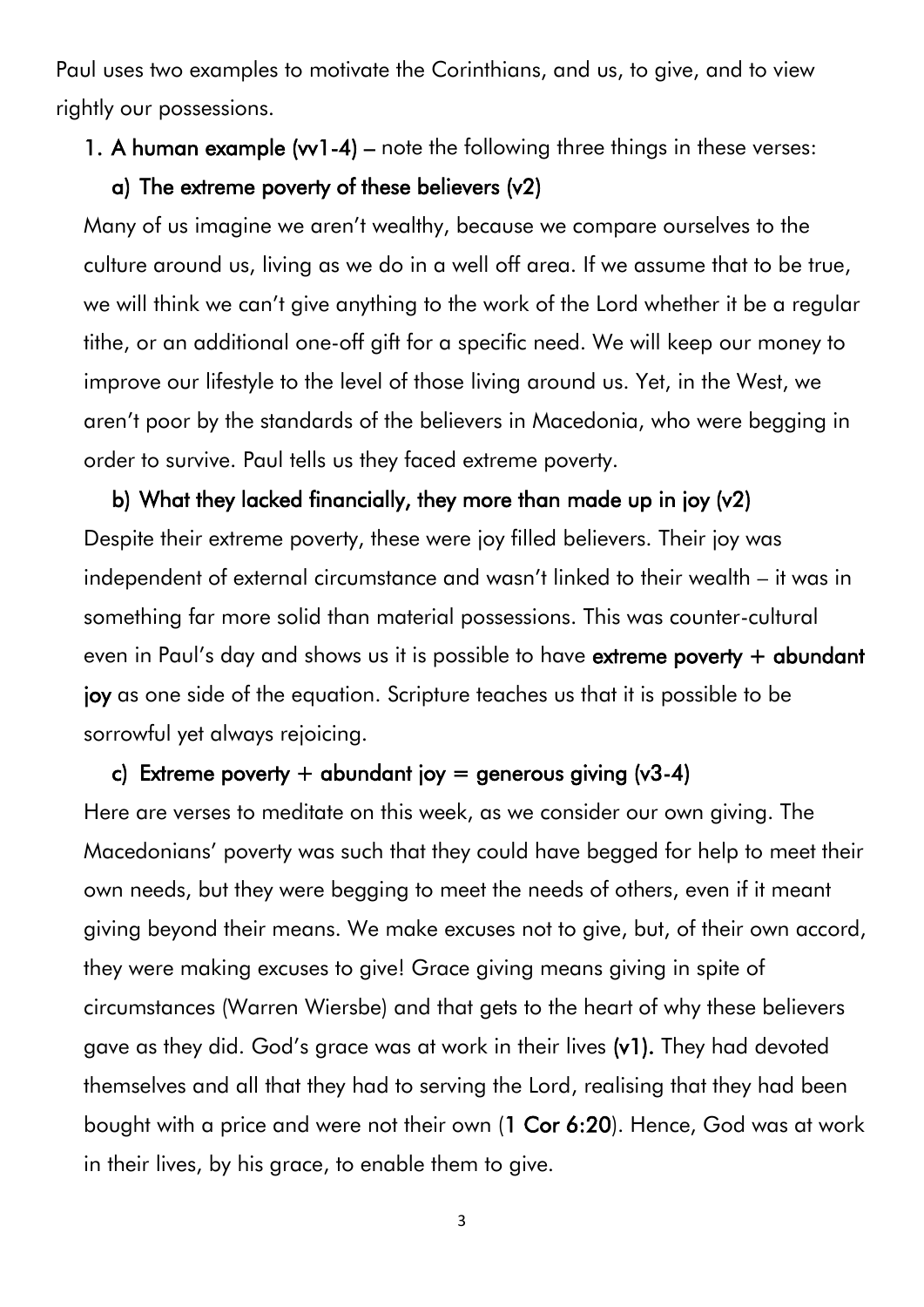## If we are experiencing God's grace in our lives, we will want to give, no matter what our circumstances.

## 2. A divine example that speaks of God's love for us (v9) For you know the grace of our Lord Jesus Christ, that though he was rich, yet for your sake he became poor, so that you by his poverty might become rich.

Paul is speaking in terms of our spiritual riches, not material riches – it is wrong to think otherwise. We were born spiritually bankrupt – sinners by nature with nothing to commend us to God. None of us could ever earn merit with God, since even our good works are ruined by sin. Anything good we might do is tarnished by pride. We need someone to rescue us - someone who would be accepted by God because he was righteous but who could truly represent us and deal with all our sin and guilt.

## The good news of the Bible is that God himself in the person of his Son, the Lord Jesus Christ, came to rescue us.

All things were created by Christ Jesus and for him. All that exists belongs to him so he is owed the highest honour, adoration, thanksgiving and obedience from every creature. Yet Jesus became poor:

- He left the presence of his Father where there is fulness of joy and pleasures forevermore (Psalm16:11)
- He took human flesh, coming to this earth to live in obscurity for 30 years among the poor and humble
- He was despised and rejected by the people who owed their lives to him, then nailed to a cross to die

While most people are trying to climb out of poverty, Jesus climbed down from the riches of his Father's presence into poverty. He experienced the loss of his Father's presence as he took the punishment for our sin, dealing with our spiritual and moral bankruptcy so that we could find our place in God's presence where there is fulness of joy and pleasures forevermore.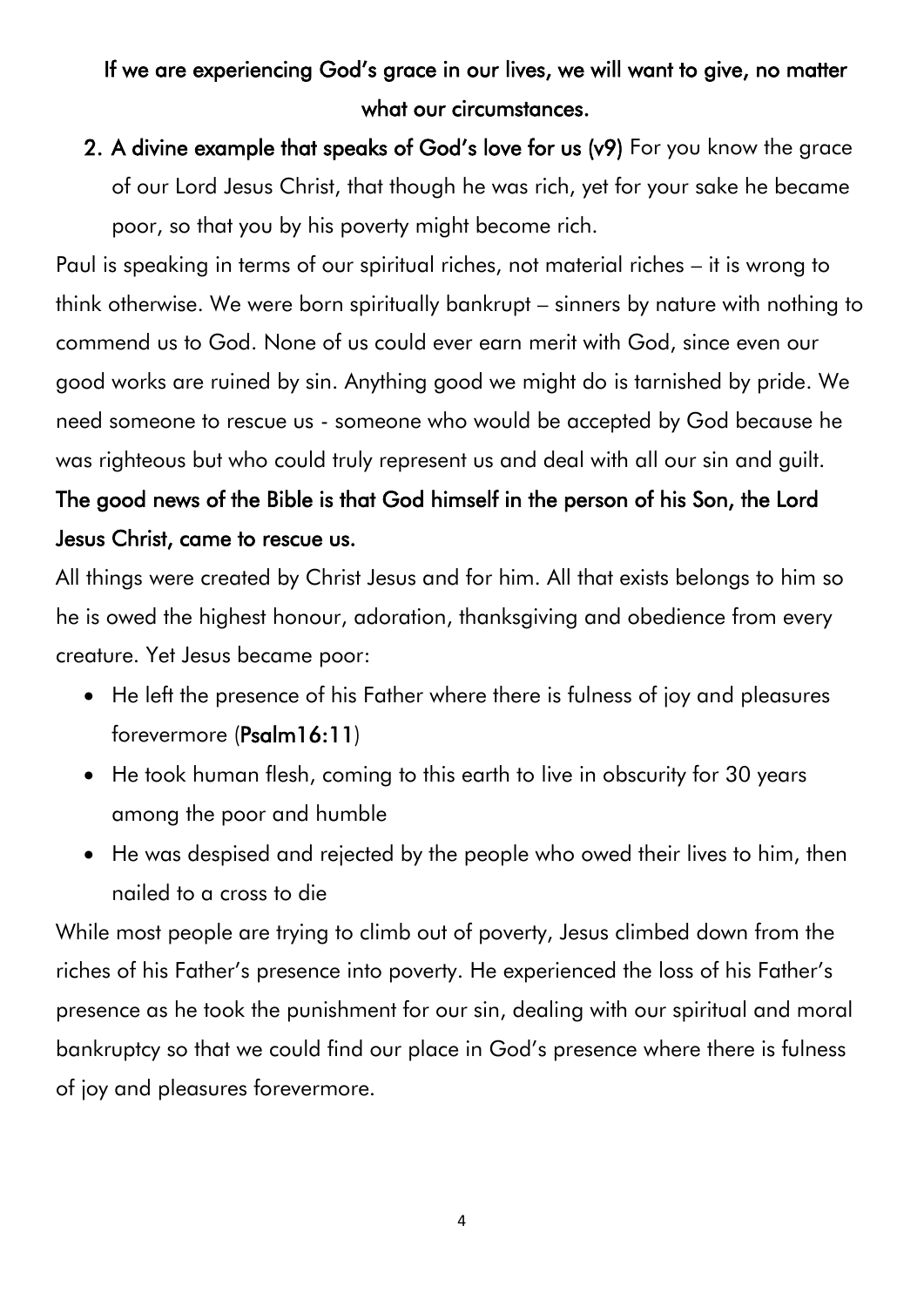It is the grace of God for us (v9), and Paul uses it both as an example for us to follow and as a motivation to give. We can show grace to others by using our wealth to serve them, even if that means we become poor.

What Christ did for us spiritually needs to be lived out in our lives through generosity:

- With our finances
- With our time when we really grasp what Christ has done for us, we will give unselfishly of our time
- With our attitude being patient and showing courtesy to others, always speaking well of them.

## What Christ did for us spiritually is not just to be reflected in our giving – it affects the whole of our lives.

How can we possibly live up to these two examples of generous giving? It seems impossible, given the culture we live in and our own sinful hearts. How can we come to a place where we are willing to begin giving out of our abundance, let alone out of our lack of it? Then again, how do we come to a place where we obey any of Christ's commands which are so counter-cultural – sexual purity in a sex-obsessed culture, serving others when society tells us it's all about me and my needs or treating people with dignity when social media is full of personal attacks on people?

v5 has the answer - they gave themselves first to the Lord. The Macedonian believers could find joy in, and generously give from their extreme poverty because the Lord came first. Money wasn't their treasure – Christ was their treasure. That is what the grace of God accomplishes in the lives of those who are God's people. Christ let go of the riches of the presence of his Father in order that we might enjoy the riches of the presence of God where there is fulness of joy even in extreme poverty and severe affliction.

If our happiness is bound up with our wealth, we won't give generously and sacrificially and we will be miserable if it is taken away from us. If our security is linked to our savings, we won't give beyond our means.

5